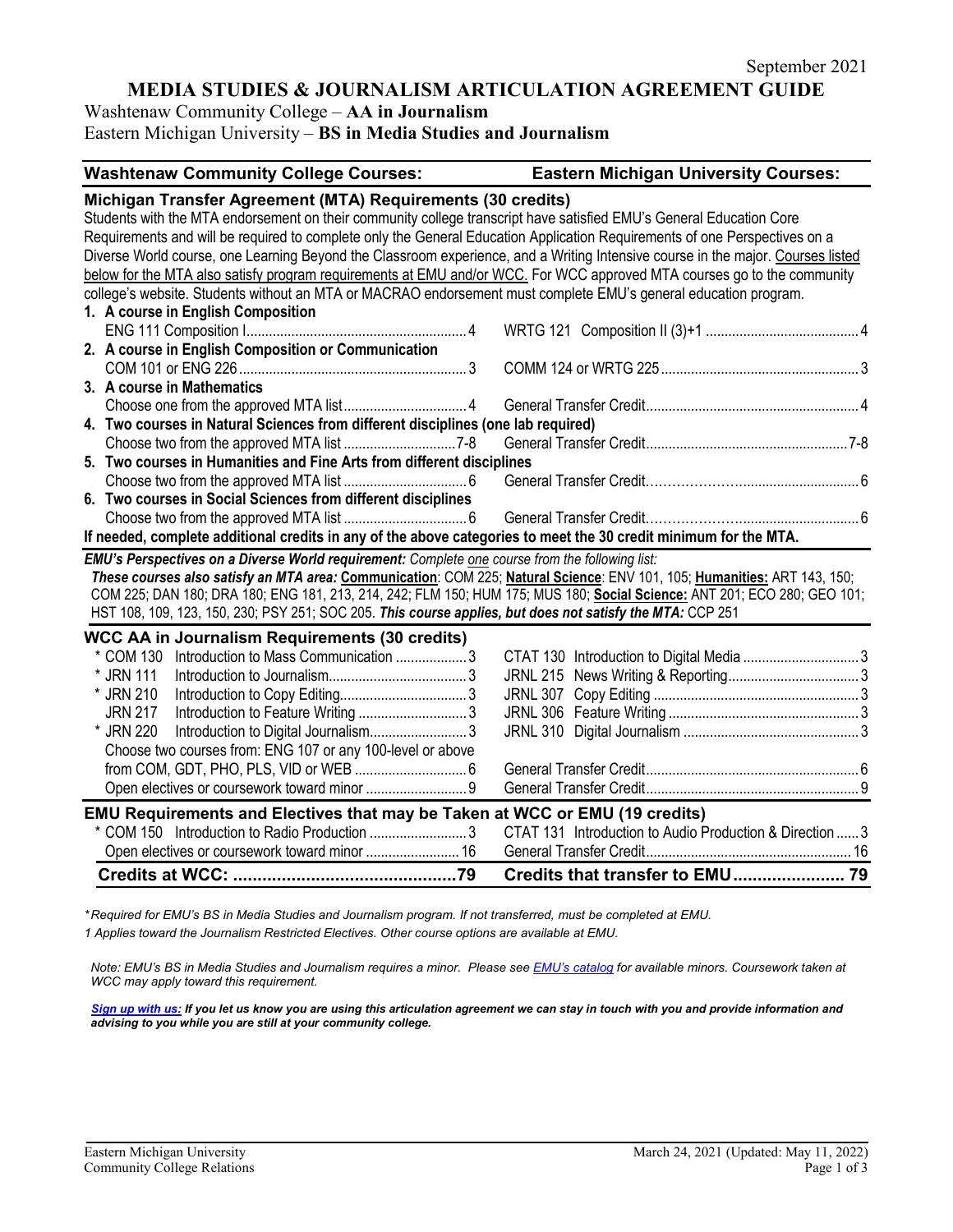# **MEDIA STUDIES & JOURNALISM ARTICULATION AGREEMENT GUIDE**

Washtenaw Community College – **AA in Journalism** Eastern Michigan University – **BS in Media Studies and Journalism**

# **Completion of the BS in Media Studies and Journalism**

**Students are required to take a minimum of 9 credits at the 300-level or higher in their major.** Students following this agreement must complete a 3 credit 400 level internship, or must complete a 300 level or higher course for their restricted elective.

## **Major Requirements**

#### **Program Requirements (18 credits)**

| CTAT 132        | Intro to Television Production and Direction3           |  |
|-----------------|---------------------------------------------------------|--|
| CTAT 334        |                                                         |  |
| <b>JRNL 213</b> | Introduction to Journalism 3                            |  |
| <b>JRNL 453</b> |                                                         |  |
|                 |                                                         |  |
| CTAT 336        | Studies in Electronic Media                             |  |
| JRNL 455        | Journalism Law and Ethics                               |  |
|                 | Required Internship or Cooperative Education 3          |  |
| CTAA 165        | Television Laboratory (1)                               |  |
| CTAA 169        | Eagle Radio (1)                                         |  |
|                 | CTAT 487L4/488L4/489L4 Internship in Radio-TV-Film      |  |
| (1/2/3)         |                                                         |  |
|                 | JRNL 488L4/489L4/490L4 Internship in Journalism (1/2/3) |  |
|                 |                                                         |  |

## **Restricted Electives (6 credits)**

*Choose six credit hours from the following:* CTAT 231 Multitrack Sound Recording CTAT 232 Lighting for TV and Film CTAT 233 Digital Video Editing CTAT 241 Broadcasting Announcing CTAT 242 Streaming Media CTAT 331 Intermediate Radio Production and Direction CTAT 333 Digital Movie Production CTAT 336 Studies in Electronic Media CTAT 340 Hollywood: Past, Present and Future CTAT 431 Podcasting and Advanced Radio Production CTAT 432 Advanced Television Production and Direction CTAT 446 Current Perspectives in Digital Media CTAT 479 Special Topics JRNL 305 Editorial, Column, and Review Writings JRNL 309 Sports Writing JRNL 313 History of American Journalism JRNL 423 Magazine Article Writing

#### JRNL 454 Contemporary Problems in Journalism

JRNL 479 Special Topics

## **Minor Requirement/Open Electives (17-20 credits)**

Students must complete a minor of at least 20 credits. Credits may transfer in from WCC to apply toward the minor. A minimum of 6 credits at the 300-level or higher must be taken at EMU. If minor requirements are met, students must complete a minimum of 41 credits at EMU under this agreement.

# **LBC & Writing Intensive Requirement**

Students must complete one Learning Beyond the Classroom course or noncredit experience offered by EMU and one approved Writing Intensive course. Students should consult an advisor for options.